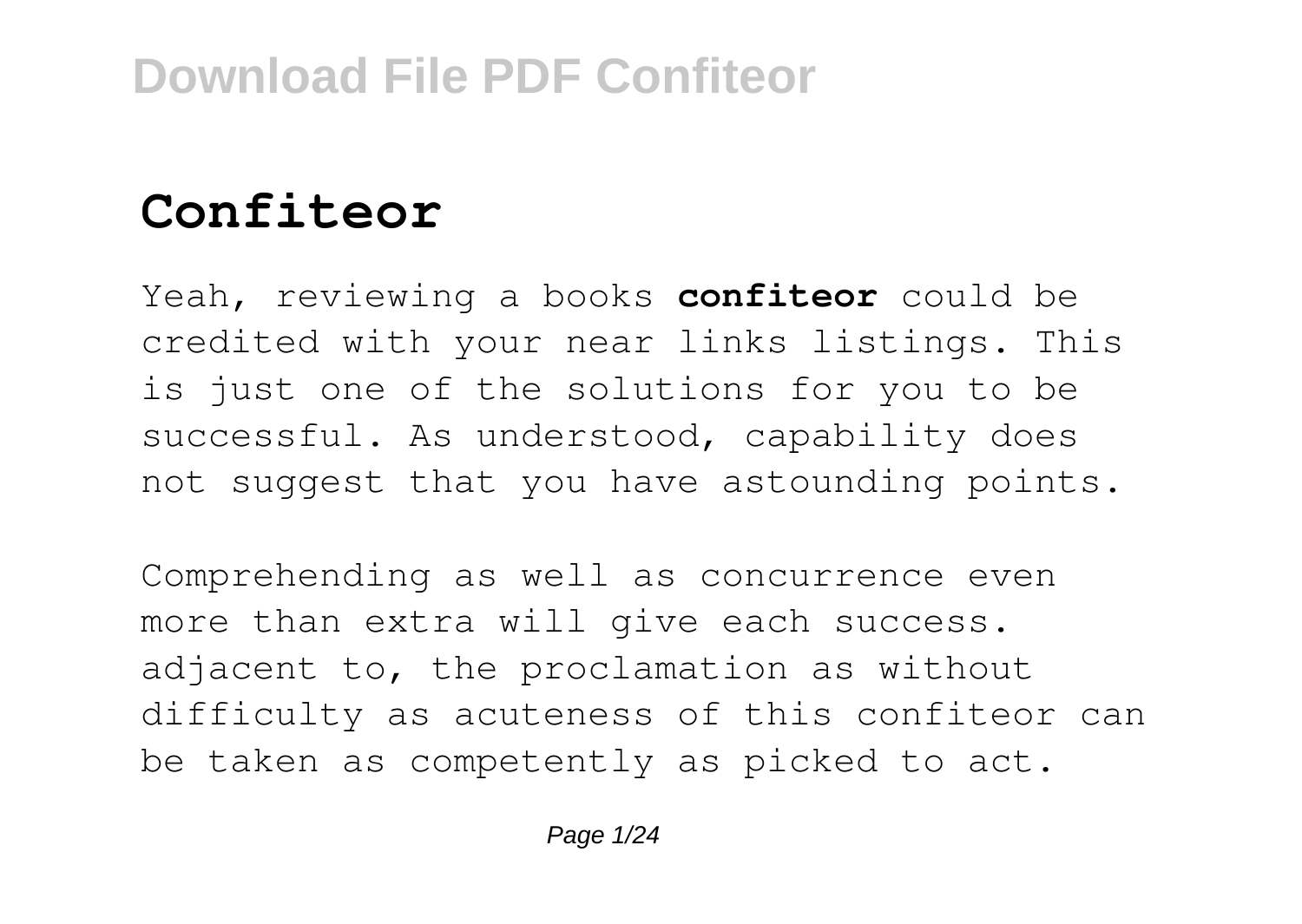CONFITEOR Ep1 | Film Congolais | Sila Elombe Sifa Kuedi Bolingo Ada Omari Doutshe Masasi Dinana Sara Advent Retreat (Day 12) - Lord Teach us to Pray by Archbishop Fulton J. Sheen. \"The Confiteor\". Confiteor Deo omnipotenti, I confess to Almighty God -Chant from the Mass

Psalm 51 - A Prayer of Repentance (With words - KJV)

Bach - Mass in B minor, BWV 232 (Helmuth Rilling, Anne Sofie von Otter \u0026 Bach Collegium Stuttgart)

The hunchback Of Notre Dame Hellfire English (Disney)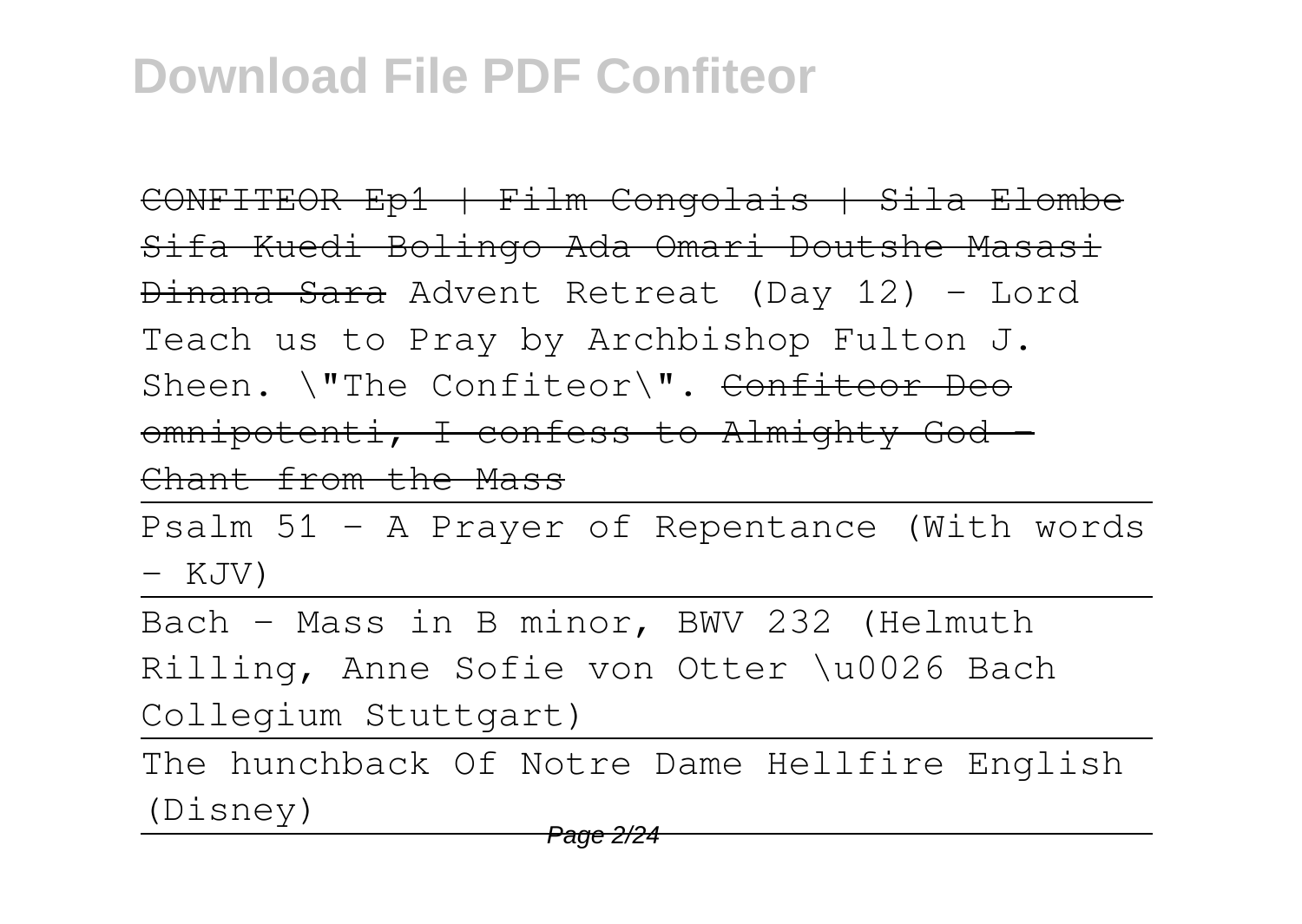Hellfire (Hunchback Of Notre Dame) 【covered by Anna】 [2019]*Bach - Mass in B Minor BWV 232 + Presentation (recording of the Century : Otto Klemperer)* BWV 232 - Mass in B Minor (Scrolling) *PROVERBS - New World Translation of the Holy Scriptures.* God Help The Outcasts **Confiteor / Kyrie Eleison The Hunchback of Notre Dame Priests Confiteor** How To Chant The Confiteor At Solemn High Mass Bach: Mass in B minor, BWV 232 | Karl Richter *Pater Noster (John Paul II - 1982)*

CONFITEOR DEO OMNIPOTENTI Novus Ordo Missae (Actus paenitentialis)*Kyrie Eleison | Gregorian Chant - Canto Gregoriano Credo:* Page 3/24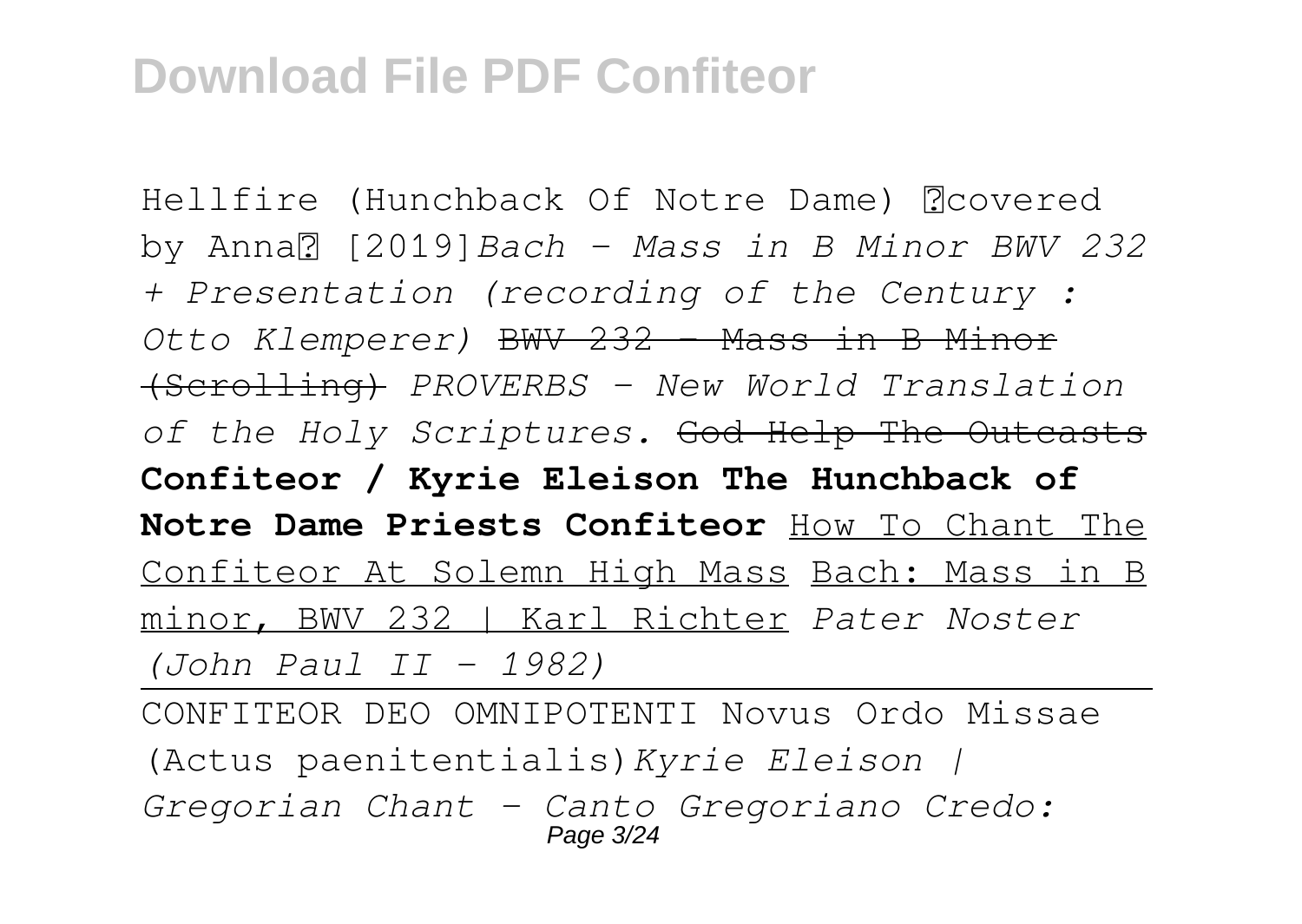*Latin Pronunciation* Johann Sebastian Bach: Mass in B minor, BWV 232 - Jordi Savall (HD 1080p) *Pater Noster and Ave Maria in Ecclesiastical Latin - Tutorial Confiteor* Confiteor \"I confess\" / \"I acknowledge\" | God Quotes CONFITEOR in English and Latin *The Litany of the Saints* Credo in LatinMaking of \"The Hunchback of Notre Dame\" Studio Cast Recording Latin Popular Prayers Slow <del>LUKE - New World</del> Translation of the Holy Scriptures. Review: Reading the New Testament as Christian Scripture **Confiteor** The Confiteor (so named from its first word Page 4/24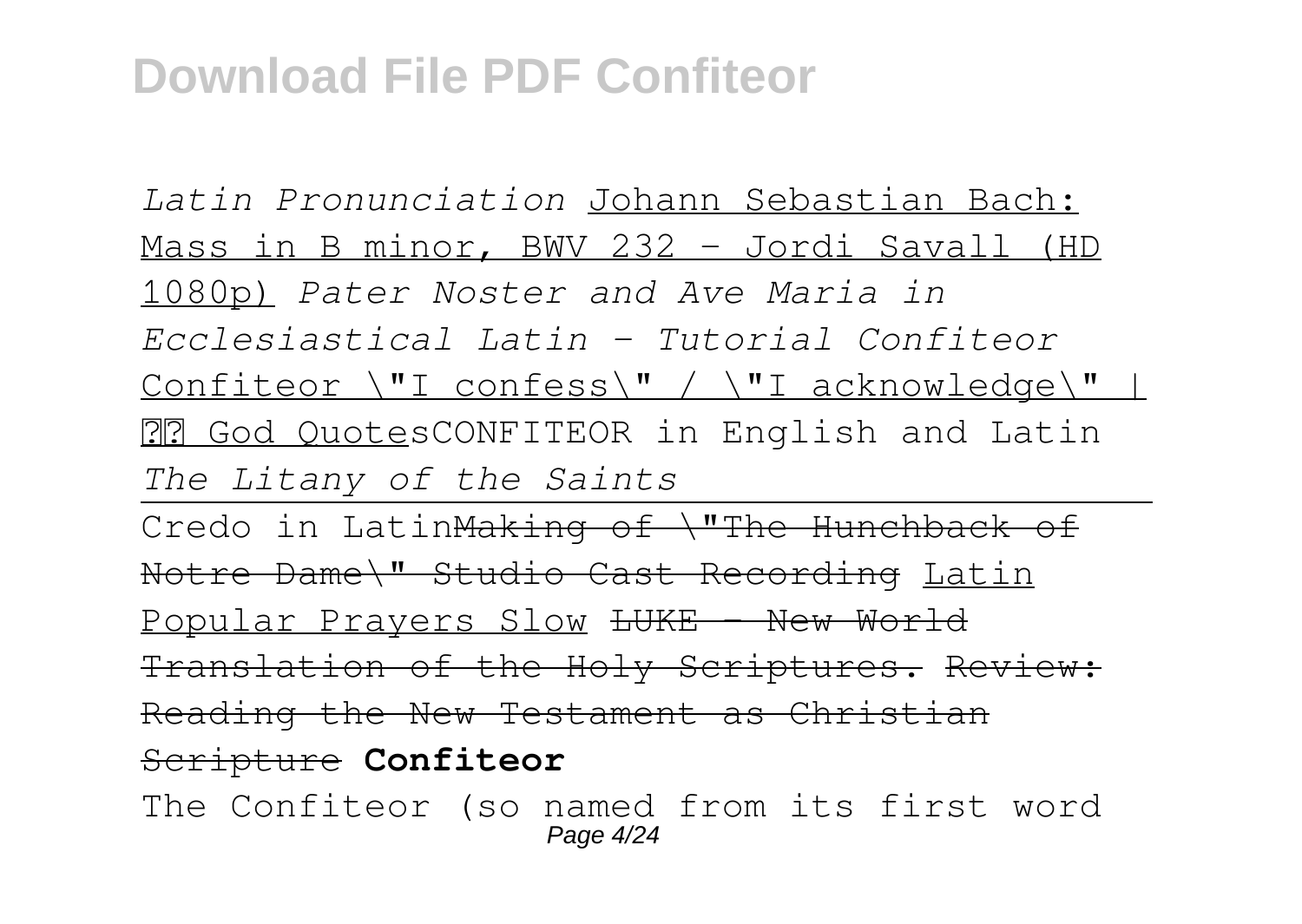or incipit in Latin, meaning "I confess" or "I acknowledge") is one of the prayers that can be said during the Penitential Act at the beginning of Mass of the Roman Rite in the Catholic Church. It is also said in the Lutheran Church at the beginning of the Divine Service, and by some Anglo-catholic Anglicans before Mass. History. While Eastern ...

#### **Confiteor - Wikipedia**

The Confiteor (named from Latin) or "I Confess" is part of the introductory prayers recited at every Mass. It is a general Page 5/24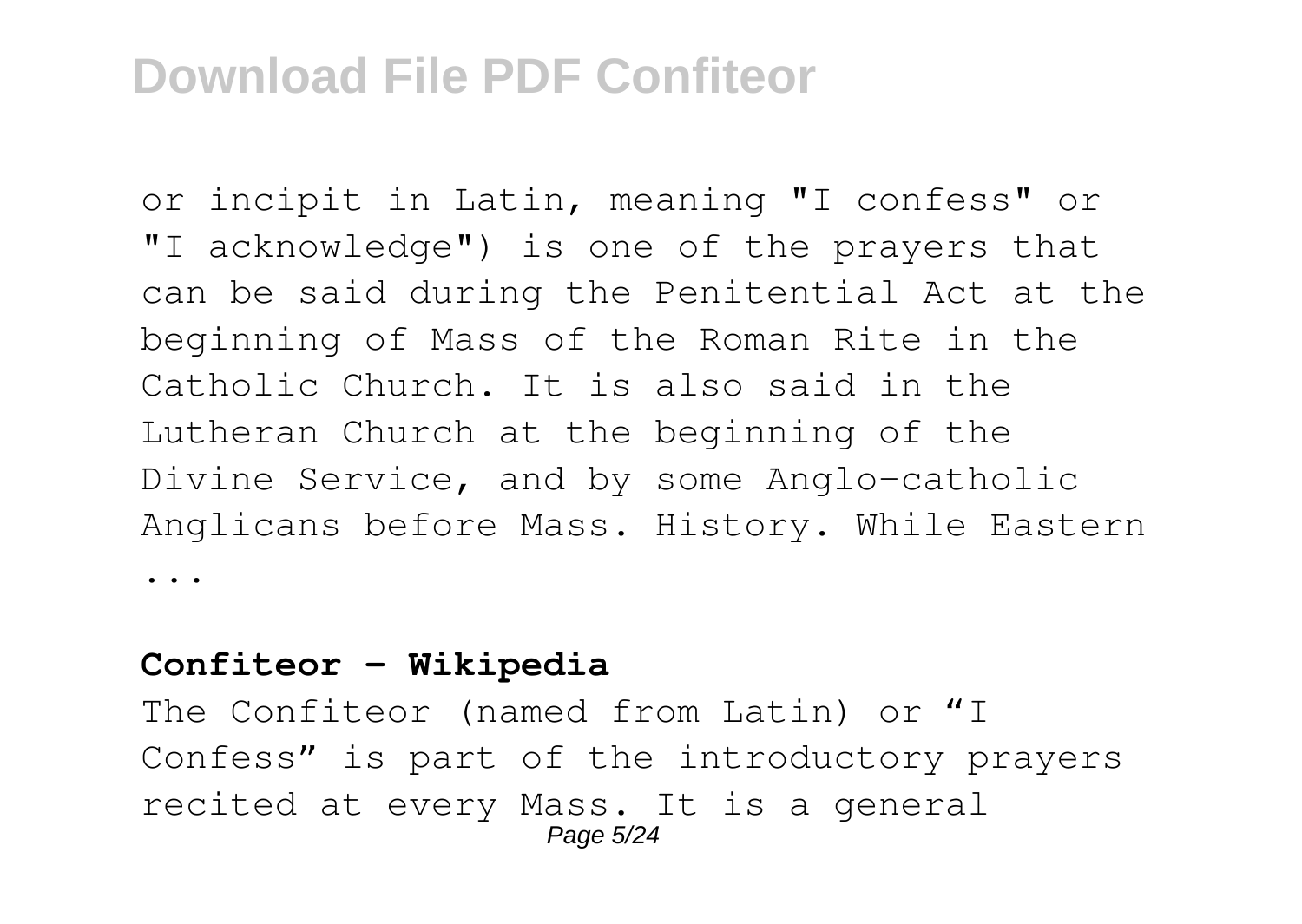confession of one's sins. Here is the traditional form of this prayer. It is a translation of the traditional Latin prayer (1962 Roman Missal). I confess to Almighty God,

**The Confiteor (I Confess) - Catholic Prayers** Confiteor.—The Confiteor (so called from the first word, confiteor, I confess) is a general confession of sins; it is used in the Roman Rite at the beginning of Mass and on various other occasions as a preparation for the reception of some grace. HISTORY OF THE CONFITEOR.—It 18 first heard of as the Page 6/24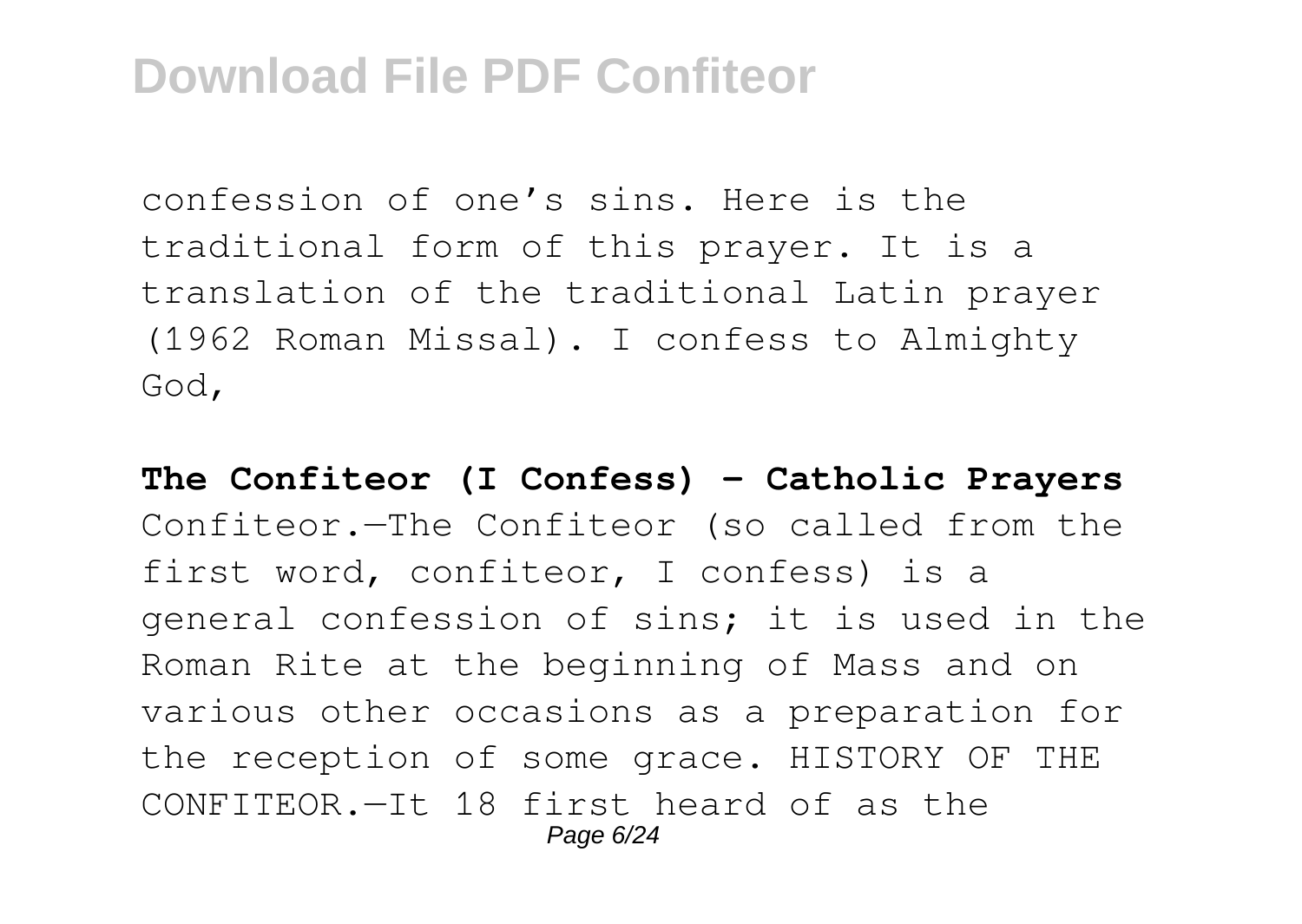preparation for sacramental confession and as part of the preparation for Mass.

#### **Confiteor | Catholic Answers**

The Confiteor.(so called from the first word, confiteor, I confess) is a general confession of sins; it is used in the Roman Rite at the beginning of Mass and on various other occasions as a preparation for the reception of some grace. History of the confiteor. It is first heard of as the preparation for sacramental confession and as part of the preparation for Mass. Both the original Eastern ...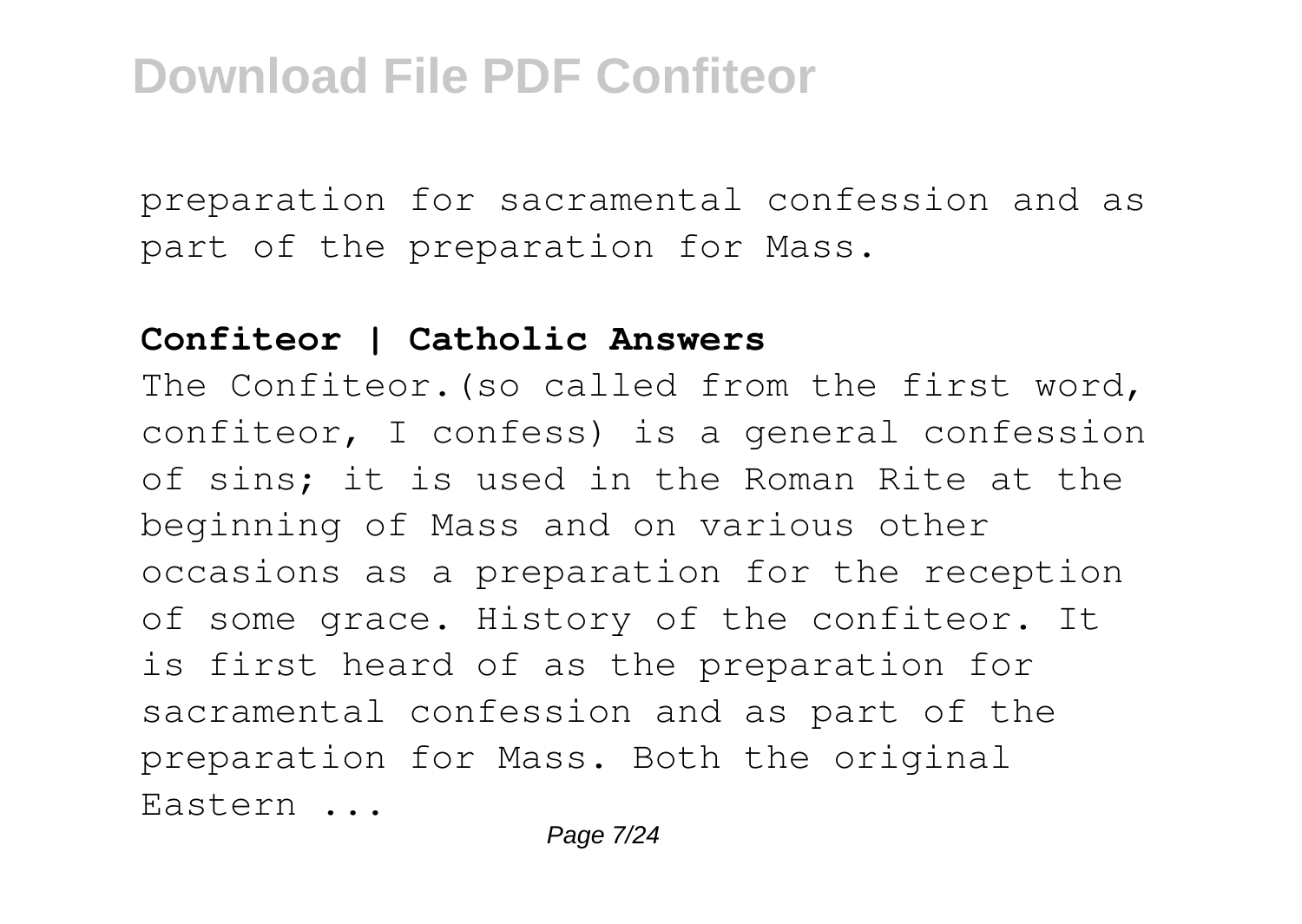**CATHOLIC ENCYCLOPEDIA: Confiteor - New Advent** The Confiteor.(so called from the first word, confiteor, I confess) is a general confession of sins ; it is used in the Roman Rite at the beginning of Mass and on various other occasions as a preparation for the reception of some grace. HISTORY OF THE CONFITEOR. It is first heard of as the preparation for sacramental confession and as part of the preparation for Mass.

**Confiteor - Encyclopedia Volume - Catholic Encyclopedia ...**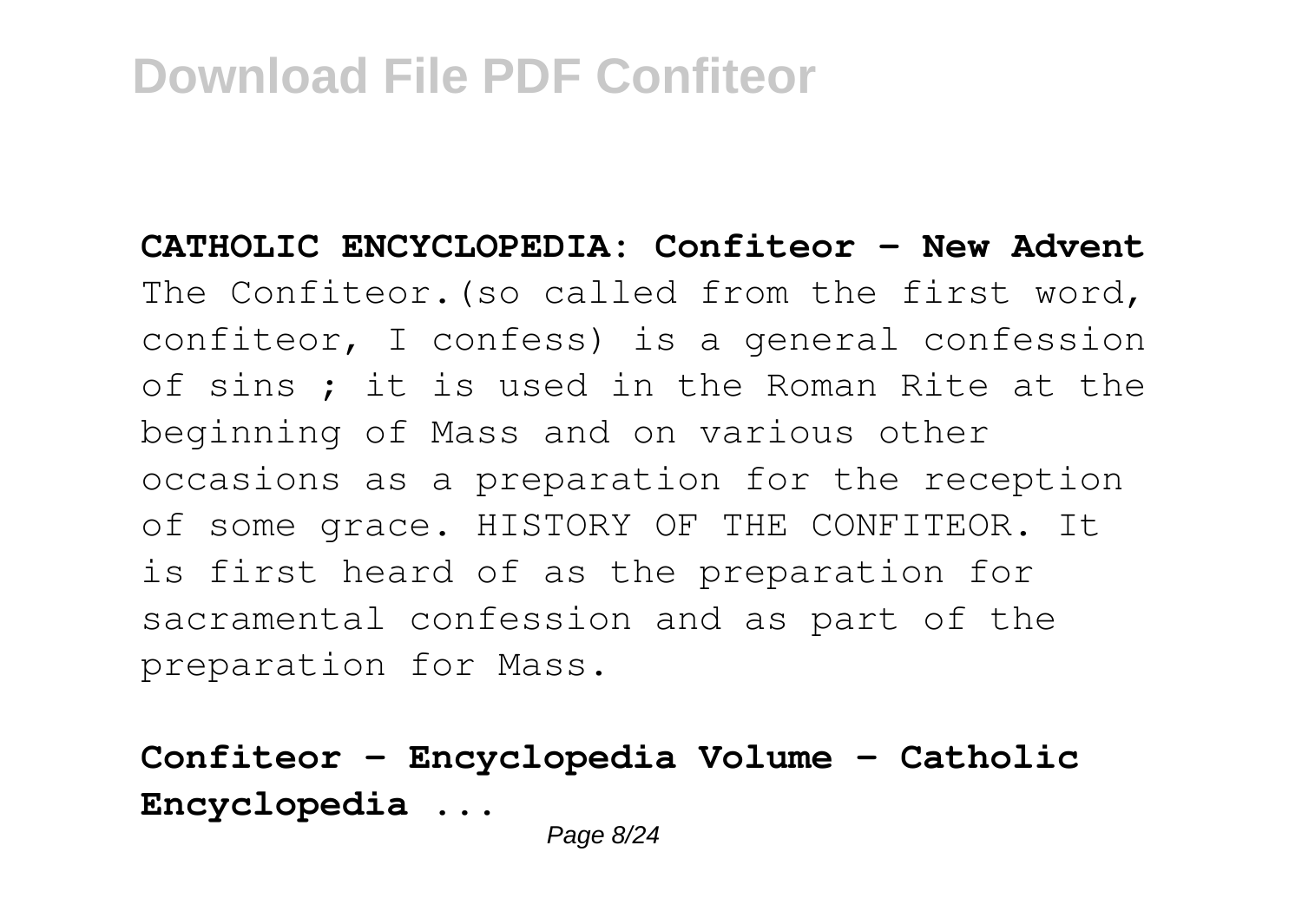Definition of confiteor in the Definitions.net dictionary. Meaning of confiteor. What does confiteor mean? Information and translations of confiteor in the most comprehensive dictionary definitions resource on the web.

**What does confiteor mean? - Definitions.net** Confiteor. Catholic Online; Prayers; I confess to Almighty God, to blessed Mary ever Virgin, to blessed Michael, the Archangel, to blessed John the Baptist, to the holy Apostles Peter and Paul, to all the Saints and to you, Father, that I have sinned Page 9/24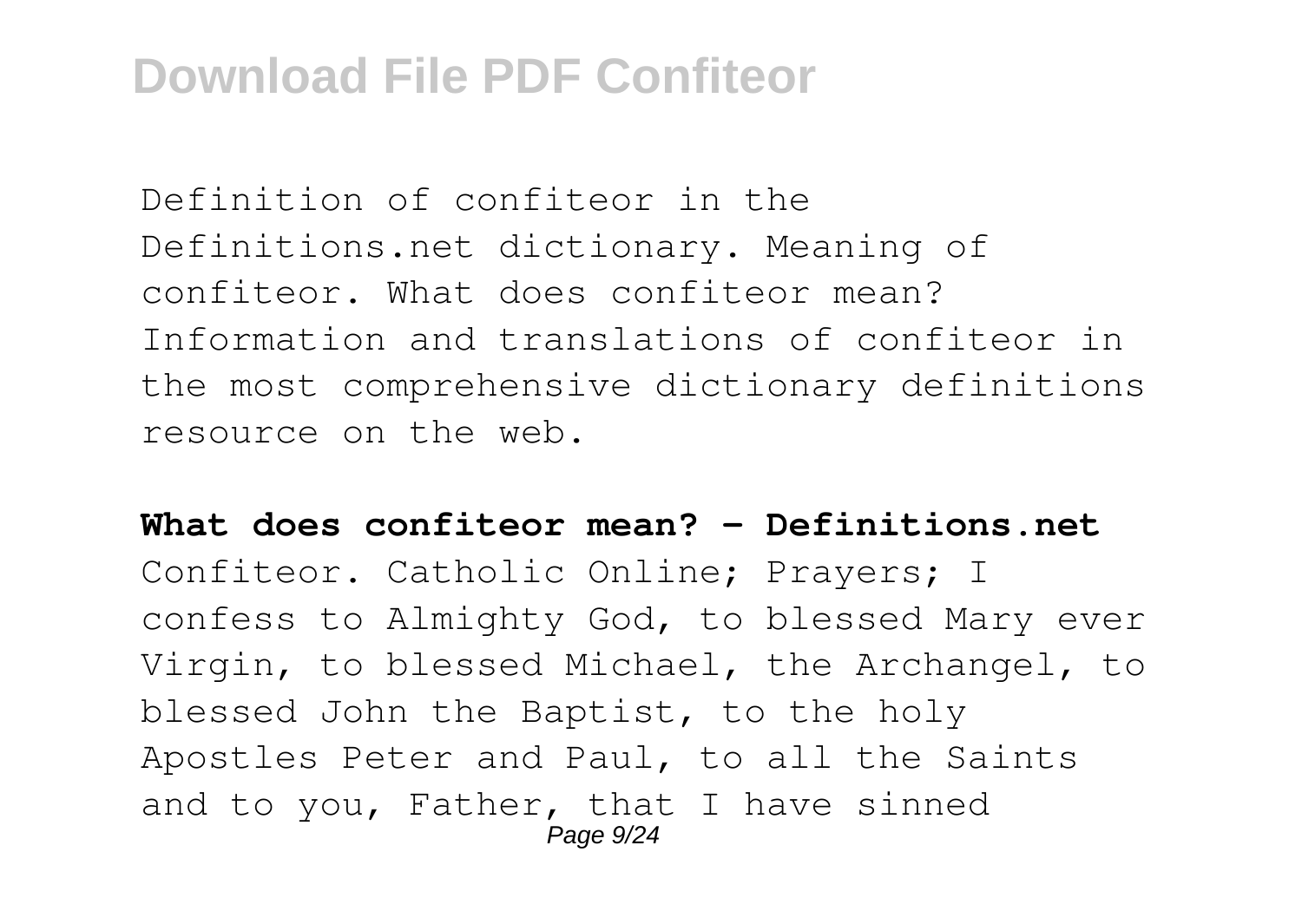exceedingly, in thought, word and deed, through my fault, through my fault, through my most grievous fault. Therefore I beseech the blessed Mary ...

#### **Confiteor - Prayers - Catholic Online**

CONFITEOR. 2011 TRANSLATION I confess to almighty God and to you, my brothers and sisters, that I have greatly sinned in my thoughts and in my words, in what I have done, and in what I have failed to do; through my fault, through my fault, through my most grievous fault; therefore I ask blessed Mary ever-Virgin, all the Angels and Page 10/24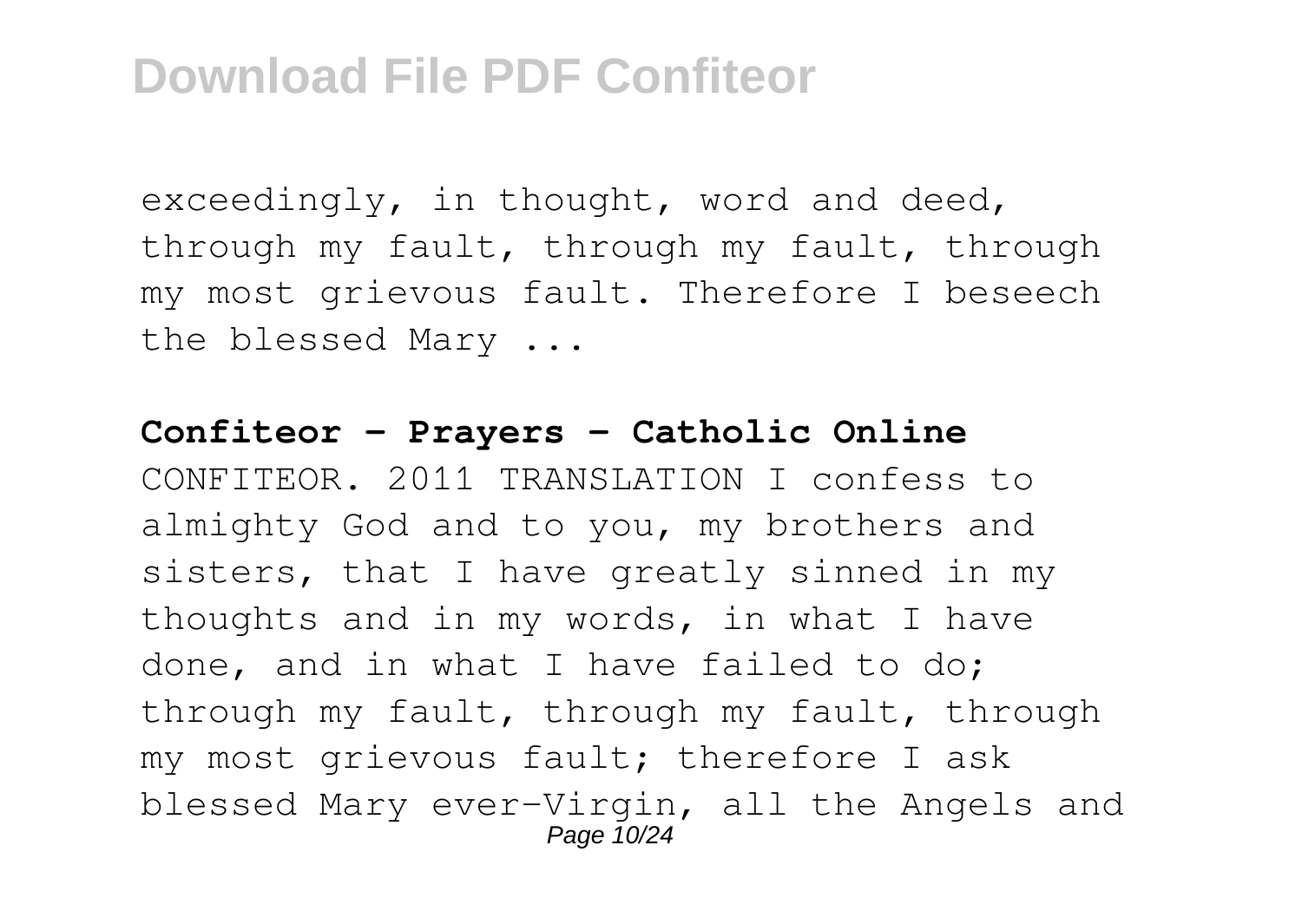Saints, and you, my brothers and sisters, to pray for me to the ...

#### **Confiteor - Catholic Doors**

Confiteor Sacrament of Penance Prayer Display Poster - Céad Fhaoistin, An Fhaoistin Choiteann (Confetior), Display Poster Explore more than 9 'Confiteor' resources for teachers, parents and pupils as well as related resources on 'Act Of Sorrow'

**9 Top Confiteor Teaching Resources - Twinkl** The Confiteor is said by the priest in preparation for Mass and then by the servers Page 11/24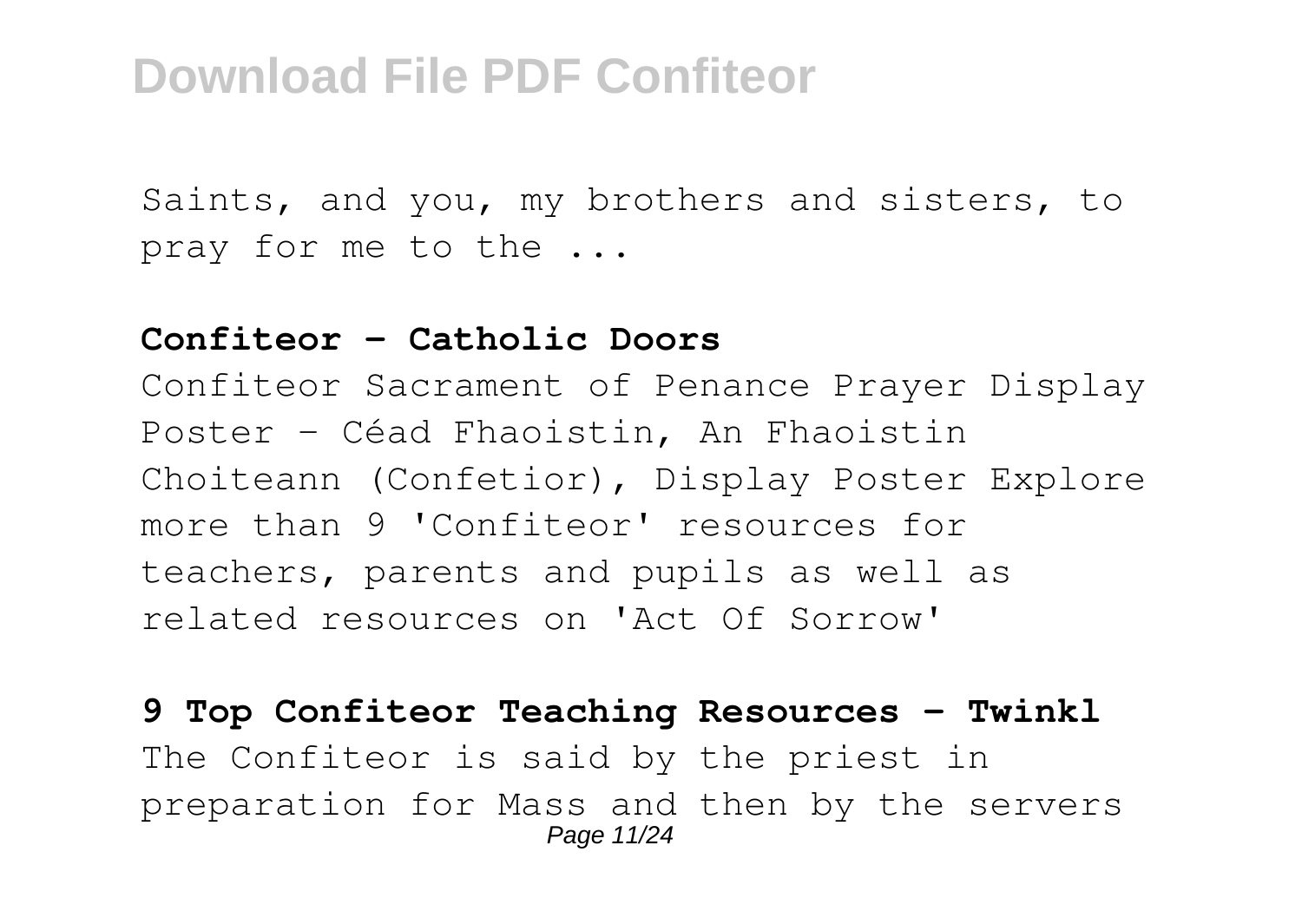and again it is said as a preparation immediately before receiving Holy Communion. This prayer is also said each night during compline after an examination of conscience. Finally, the Confiteor is said during the sacrament of extreme unction. The Confiteor is a very powerful prayer that invokes Saints by name ...

### **Act of Contrition and Confiteor | Prayers in Latin | Latin ...**

Confiteor definition: a prayer consisting of a general confession of sinfulness and an entreaty for forgiveness | Meaning, Page 12/24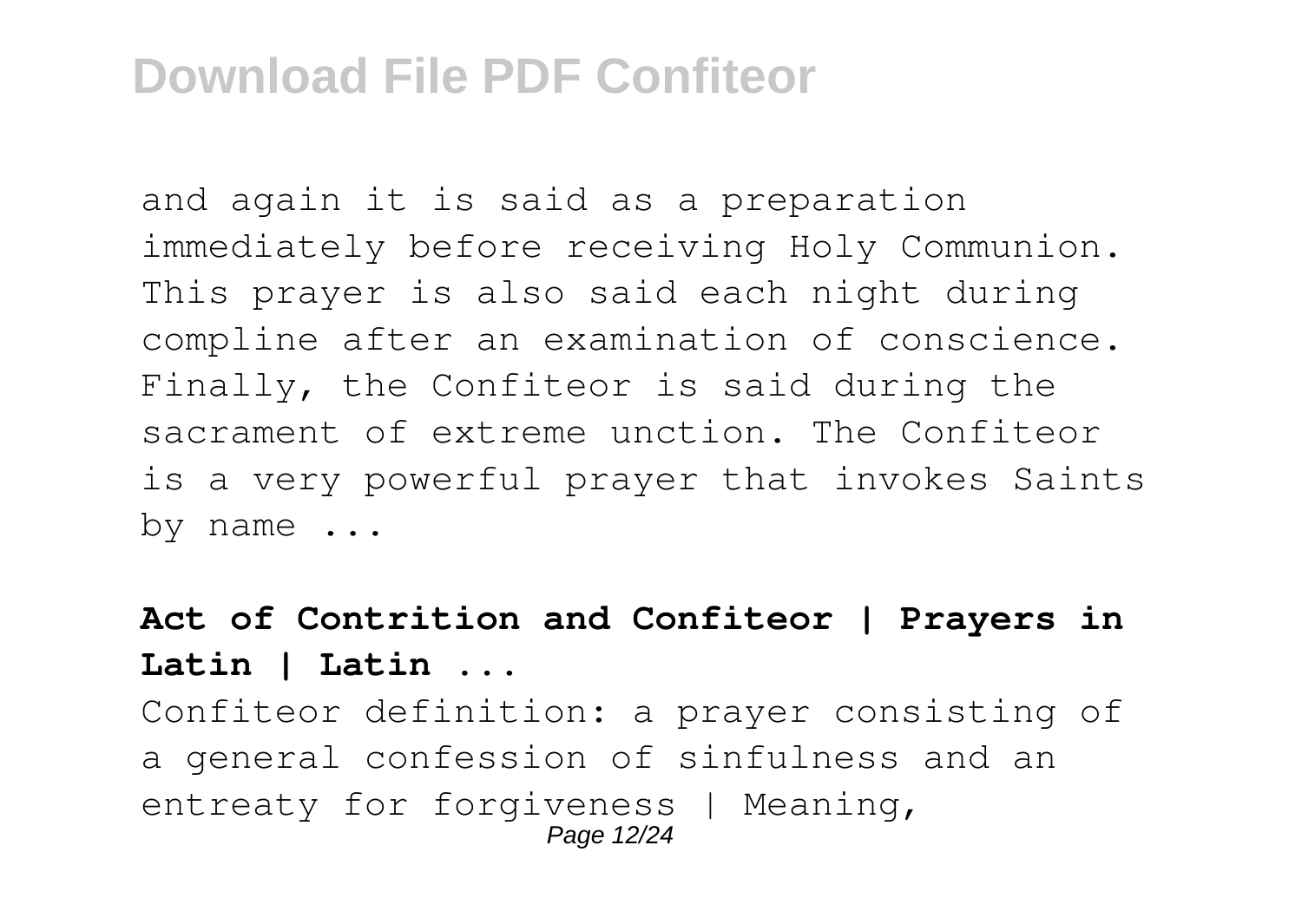pronunciation, translations and examples

### **Confiteor definition and meaning | Collins English Dictionary**

Confiteor definition, a prayer in the form of a general confession said at the beginning of the Mass and on certain other occasions. See more.

### **Confiteor | Definition of Confiteor at Dictionary.com**

Confiteor definition is - a liturgical form in which sinfulness is acknowledged and intercession for God's mercy requested. Page 13/24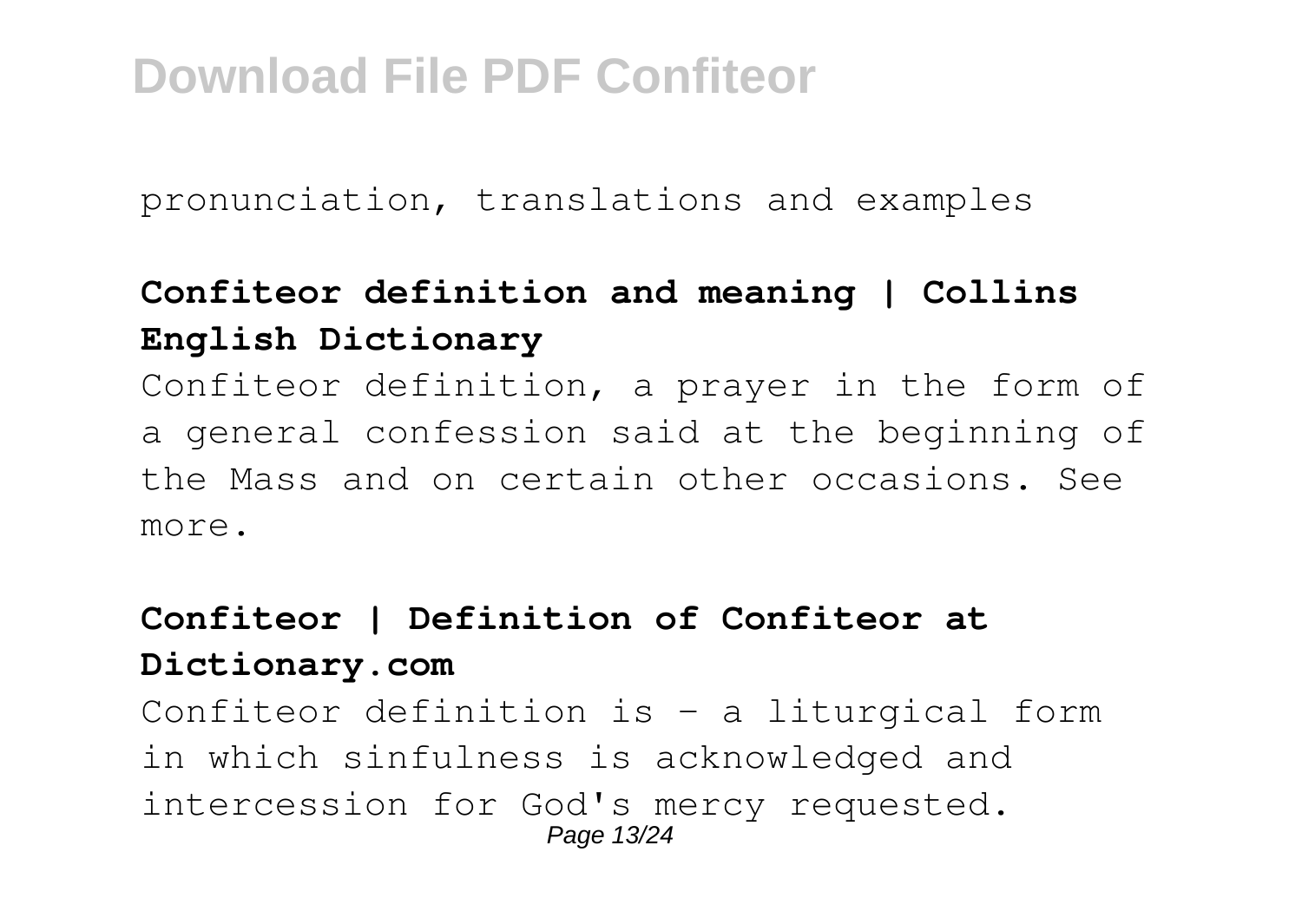### **Confiteor | Definition of Confiteor by Merriam-Webster**

confiteor in Charlton T. Lewis and Charles Short (1879) A Latin Dictionary, Oxford: Clarendon Press; confiteor in Charlton T. Lewis (1891) An Elementary Latin Dictionary, New York: Harper & Brothers; confiteor in Gaffiot, Félix (1934) Dictionnaire Illustré Latin-Français, Hachette

#### **confiteor - Wiktionary**

Confiteor!'' exclaimed, in a submissive tone, a voice near the King's side ``my Latin will Page 14/24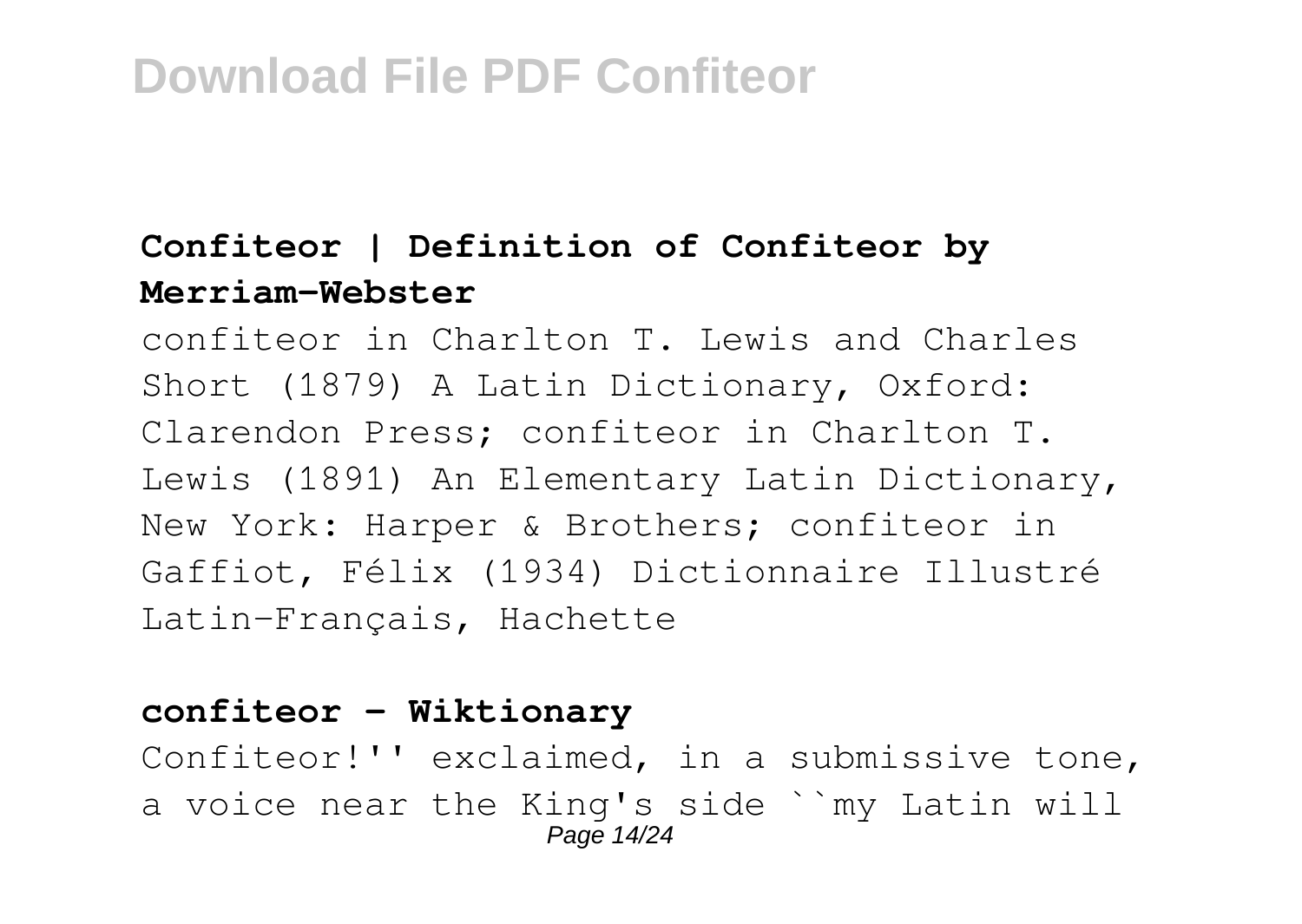carry me no farther but I confess my deadly treason, and pray leave to have absolution before I am led to execution!''

### **Confiteor - definition of Confiteor by The Free Dictionary**

Confiteor . I confess to almighty God and to you, my brothers and sisters, that I have greatly sinned, in my thoughts and in my words, in what I have done and in what I have failed to do, through my fault, through my fault, through my most grievous fault; therefore I ask blessed Mary ever-Virgin, all the Angels and Saints, and you, my brothers Page 15/24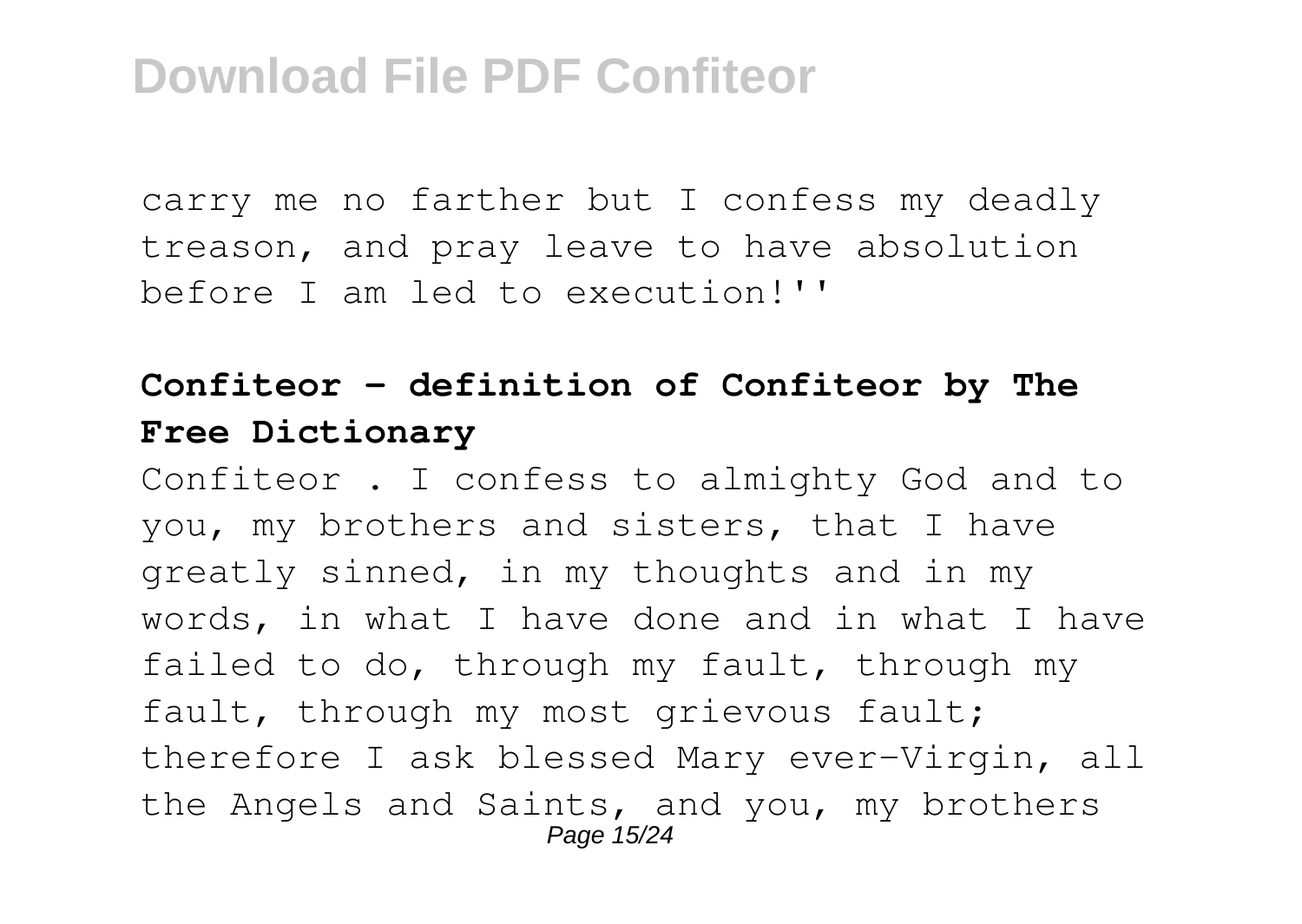and sisters, to pray for me to the Lord, our God ...

### **Confiteor | St Brigid's Catholic Primary School**

Confiteor: De la contestation a la serenite (Collection "Paroles vives") (French Edition) by Besret, Bernard and a great selection of related books, art and collectibles available now at AbeBooks.co.uk.

A brief study of the Apostles' Creed and Page 16/24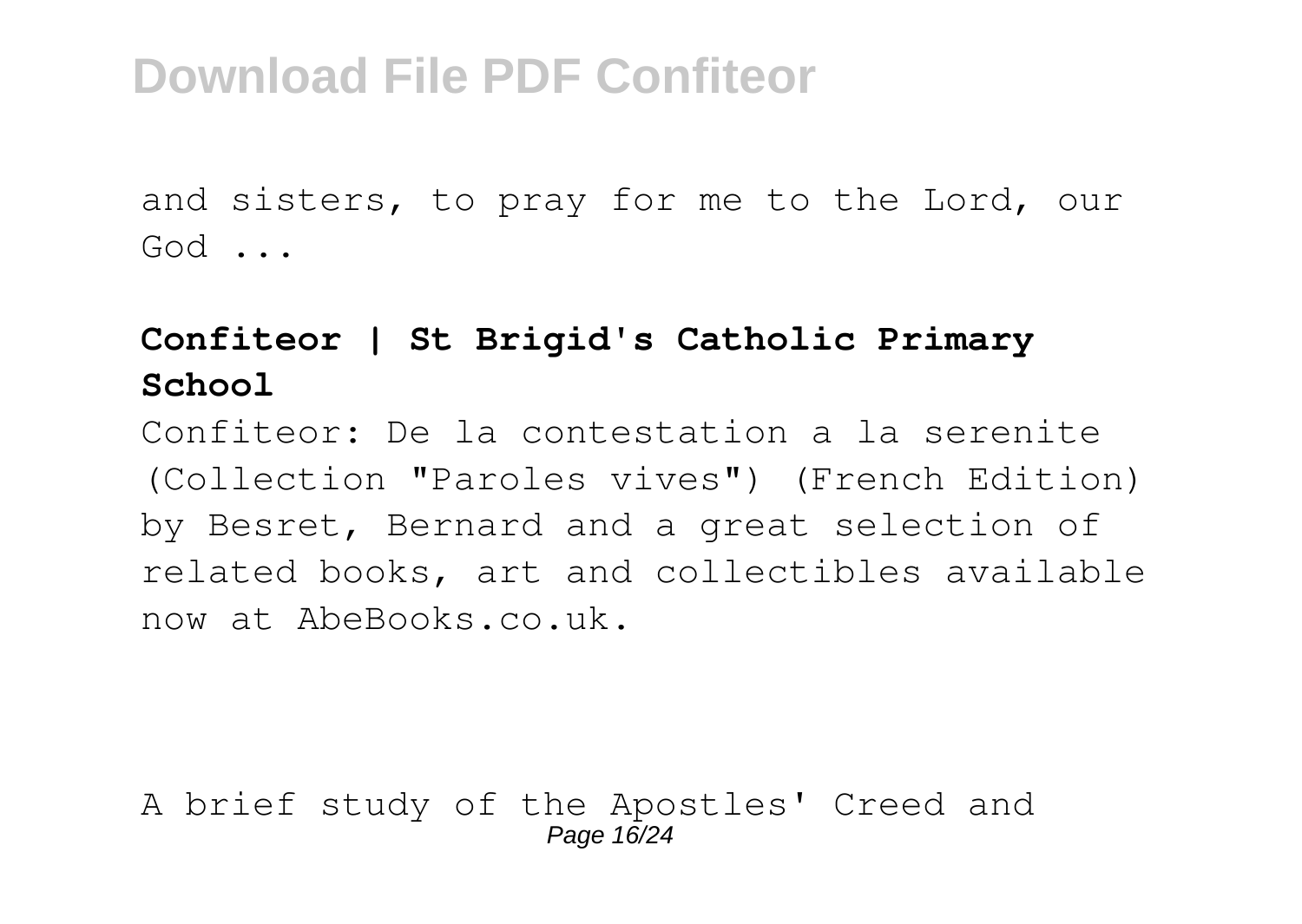other Creedal and Confessional statements that function as Symbols of orthodox faith.

Drawing comparisons with Shadow of the Wind, The Name of the Rose and The Reader, and an instant bestseller in more than 20 languages, Confessions is an astonishing story of one man s life, interwoven with a narrative that stretches across centuries to create an addictive and unforgettable literary symphony. I confess. At 60 and with a diagnosis of early Alzheimer s, Adri� Ard�vol re-examines his life before his memory is systematically deleted. He recalls a loveless Page 17/24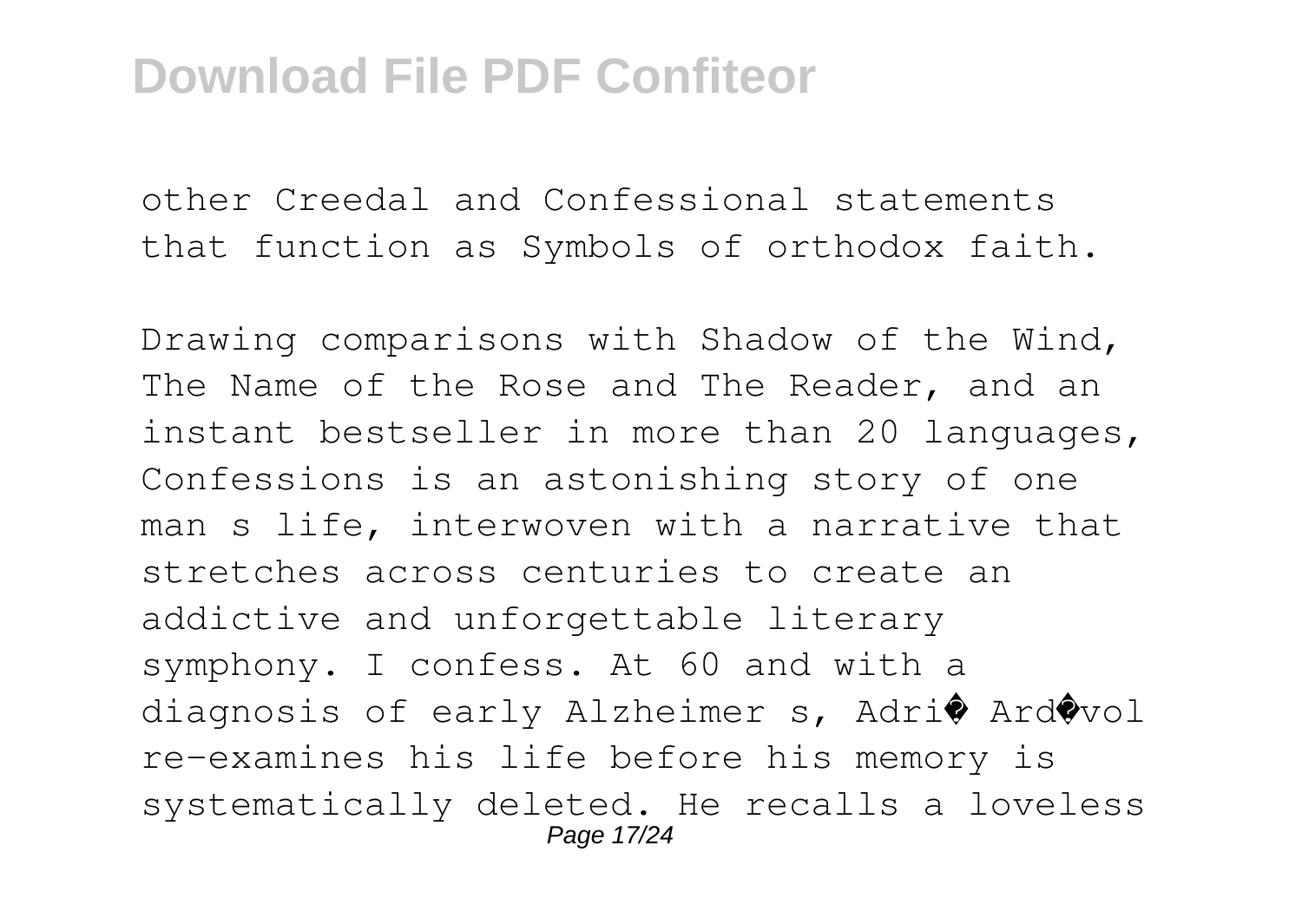childhood where the family antique business and his father s study become the centre of his world; where a treasured Storioni violin retains the shadows of a crime committed many years earlier. His mother, a cold, distant and pragmatic woman leaves him to his solitary games, full of unwanted questions. An accident ends the life of his enigmatic father, filling Adri $\bullet$  s world with guilt, secrets and deeply troubling mysteries that take him years to uncover and driving him deep into the past where atrocities are methodically exposed and examined. Gliding effortlessly between centuries, and at the Page 18/24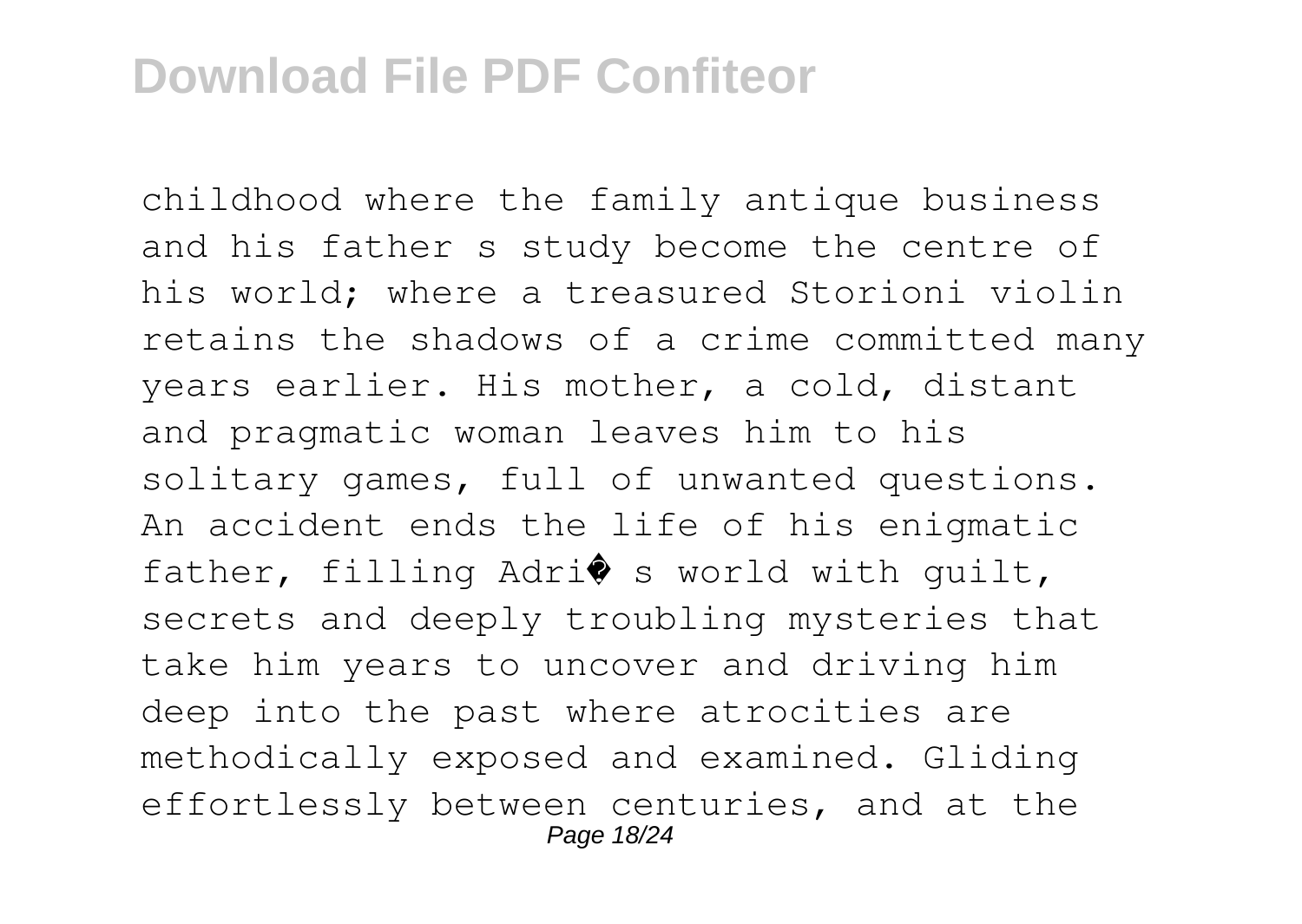same time providing a powerful narrative that is at once shocking, compelling, mysterious, tragic, humorous and gloriously readable, Confessions reaches a crescendo that is not only unexpected but provides one of the most startling denouements in contemporary literature. Confessions is a consummate masterpiece in any language, with an ending that will not just leave you thinking, but quite possibly change the way you think forever.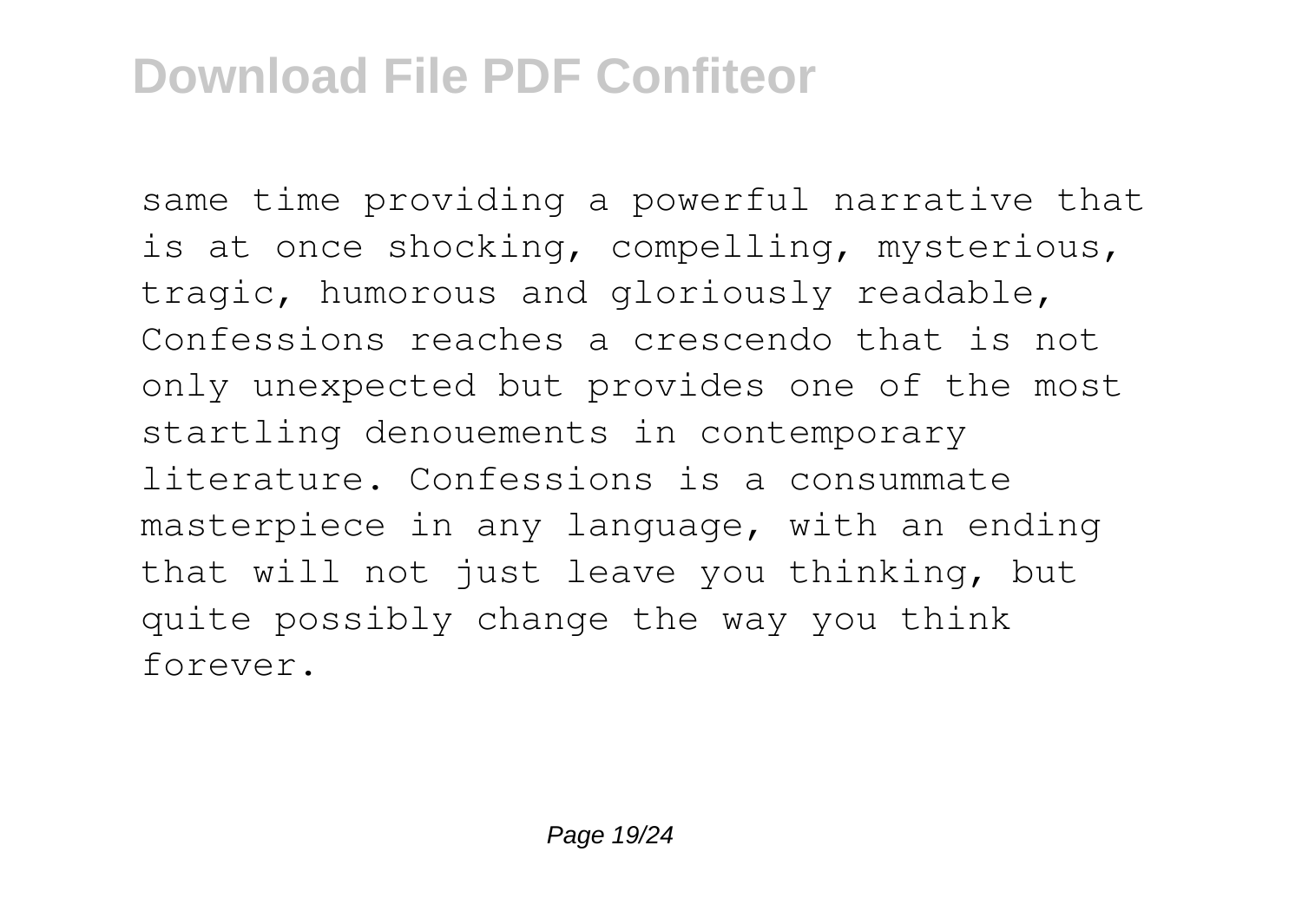There is no available information at this time. Author will provide once available.

Viele evangelische Gottesdienstordnungen kennen ein Sündenbekenntnis, das im Wechsel mit der Gemeinde gesprochen und oft durch einen Vergebungszuspruch abgeschlossen wird. Dieses sog. Confiteor hat im Wechsel der Zeiten immer wieder unterschiedliche Formen angenommen. Ähnlich vielfältig wie die Page 20/24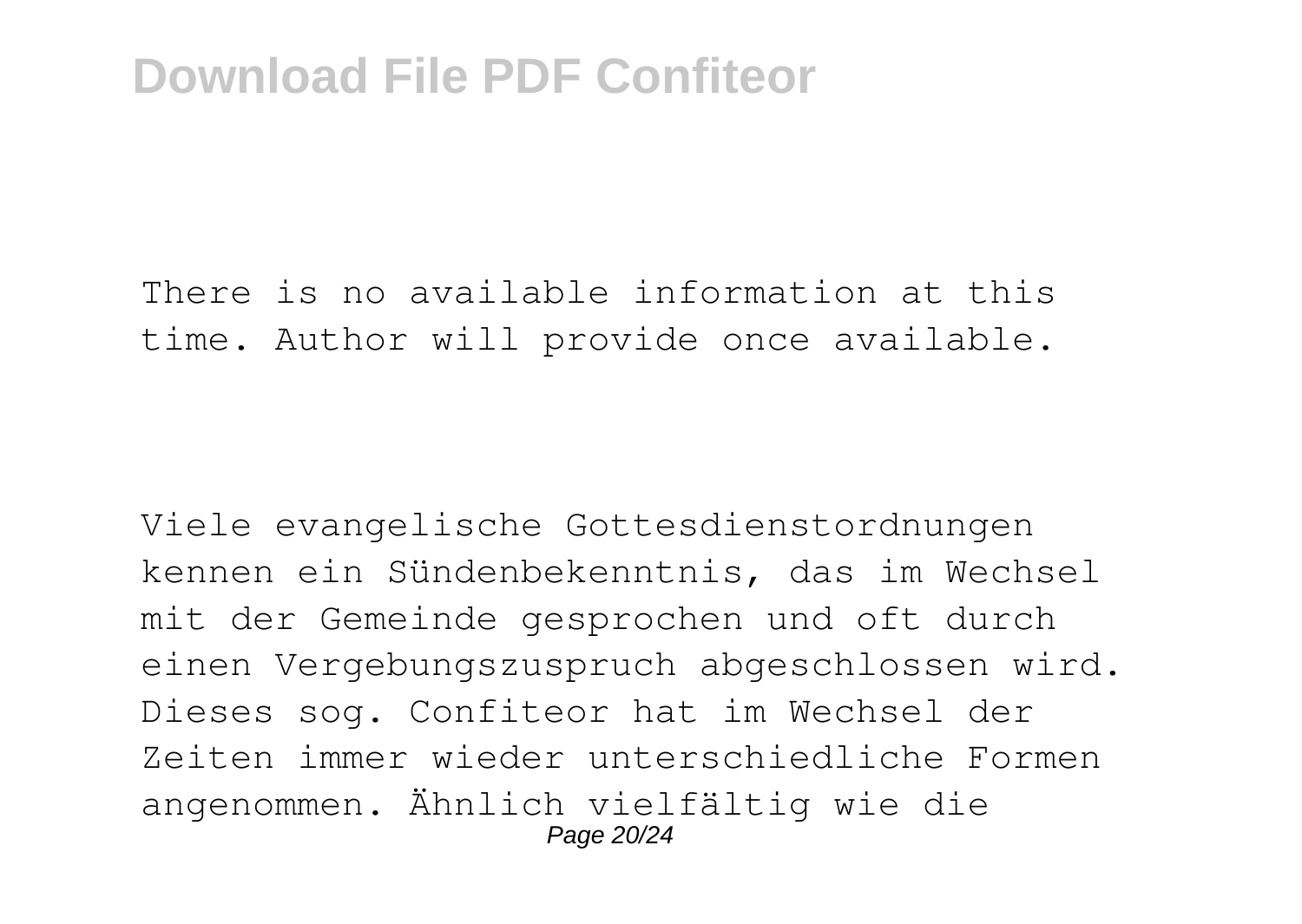Confiteor-Varianten sind zudem die Begründungen, die für oder gegen ein liturgisch festgelegtes Sündenbekenntnis zu Beginn des Gottesdienstes vorgebracht werden. Die vorliegende Untersuchung geht der Geschichte des Confiteor nach. Sie beschreibt die Zusammenhänge zwischen textlicher Gestalt, Gottesdienstauffassung, Frömmigkeit, Lebensform und gesellschaftlichen Erwartungen und zeigt die Bedingungen auf, unter denen ein Confiteor im Gottesdienst Sinn machen kann. [The Confiteor. Studies to its form and function in the church service as well as the church life] Many Protestant liturgies have Page 21/24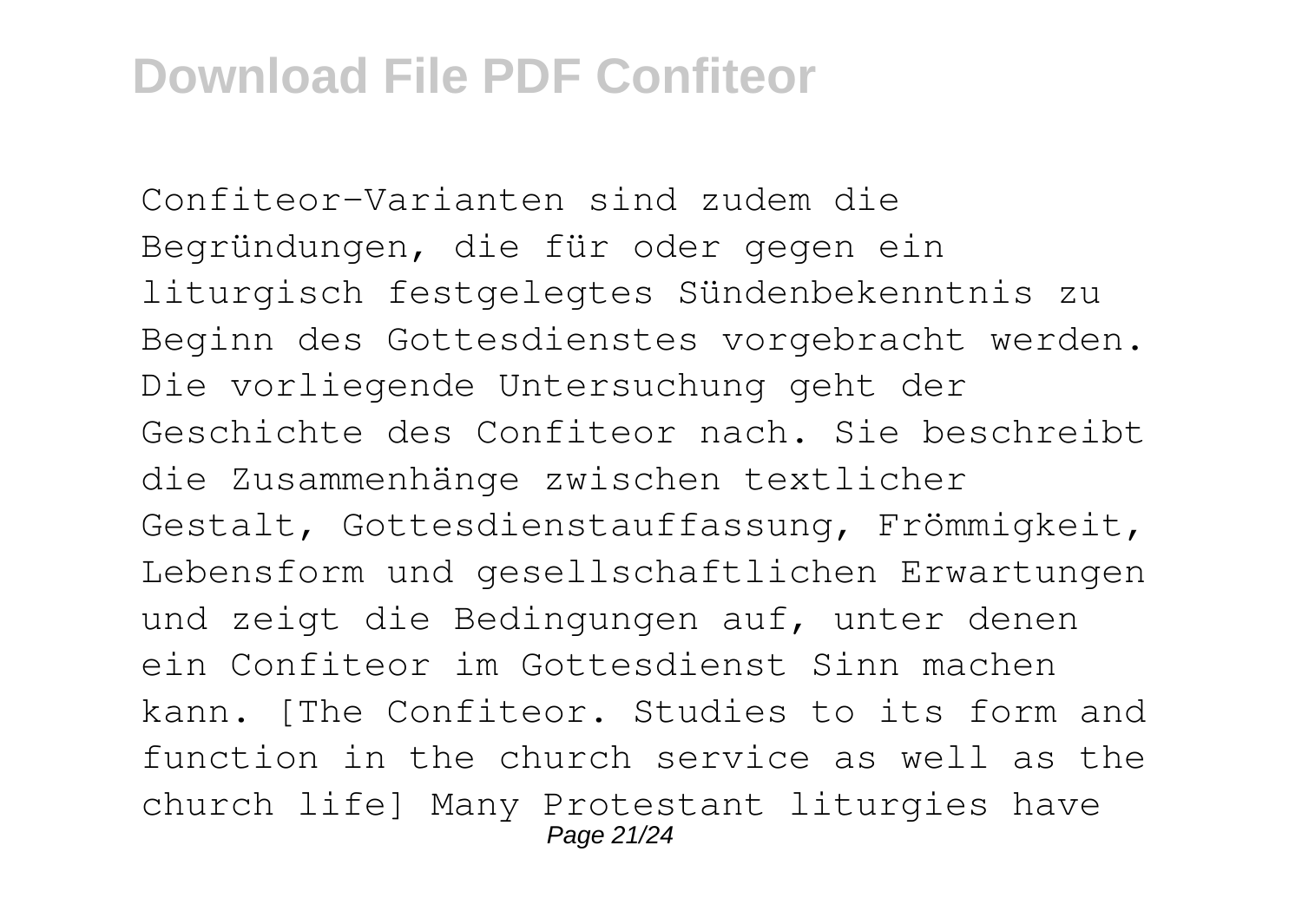an order of Confession and Forgiveness which is spoken in dialogue between congregation and minister and often closes with the absolution. However, throughout the history of Christianity, the Confiteor has taken on many different shapes and varieties, for reasons as numerous as its variants. This study will critically explore historical questions concerning the Confiteor and describe the correlations between textual form, liturgical-theological conceptions, piety, ways of living together and social expectations. In conclusion, this study will formulate conditions under which a Confiteor Page 22/24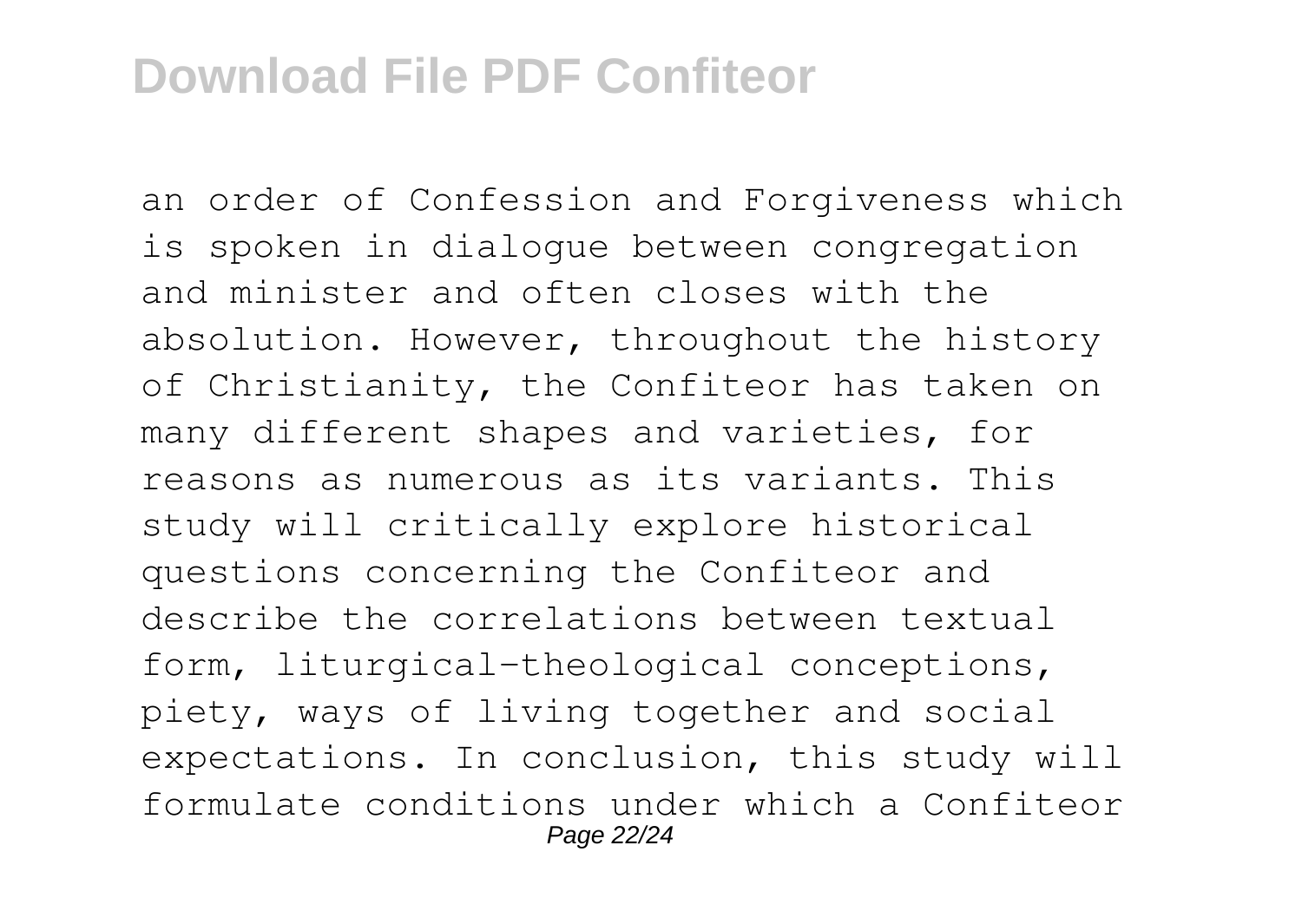could be meaningful in worship today. Müller, Konrad, Dr. theol., Jahrgang 1957, ist Leiter des Gottesdienst-Instituts der Evangelisch-Lutherischen Kirche in Bayern und wurde mit der vorliegenden Arbeit im Jahr 2020 an der Augustana-Hochschule in Neuendettelsau habilitiert.